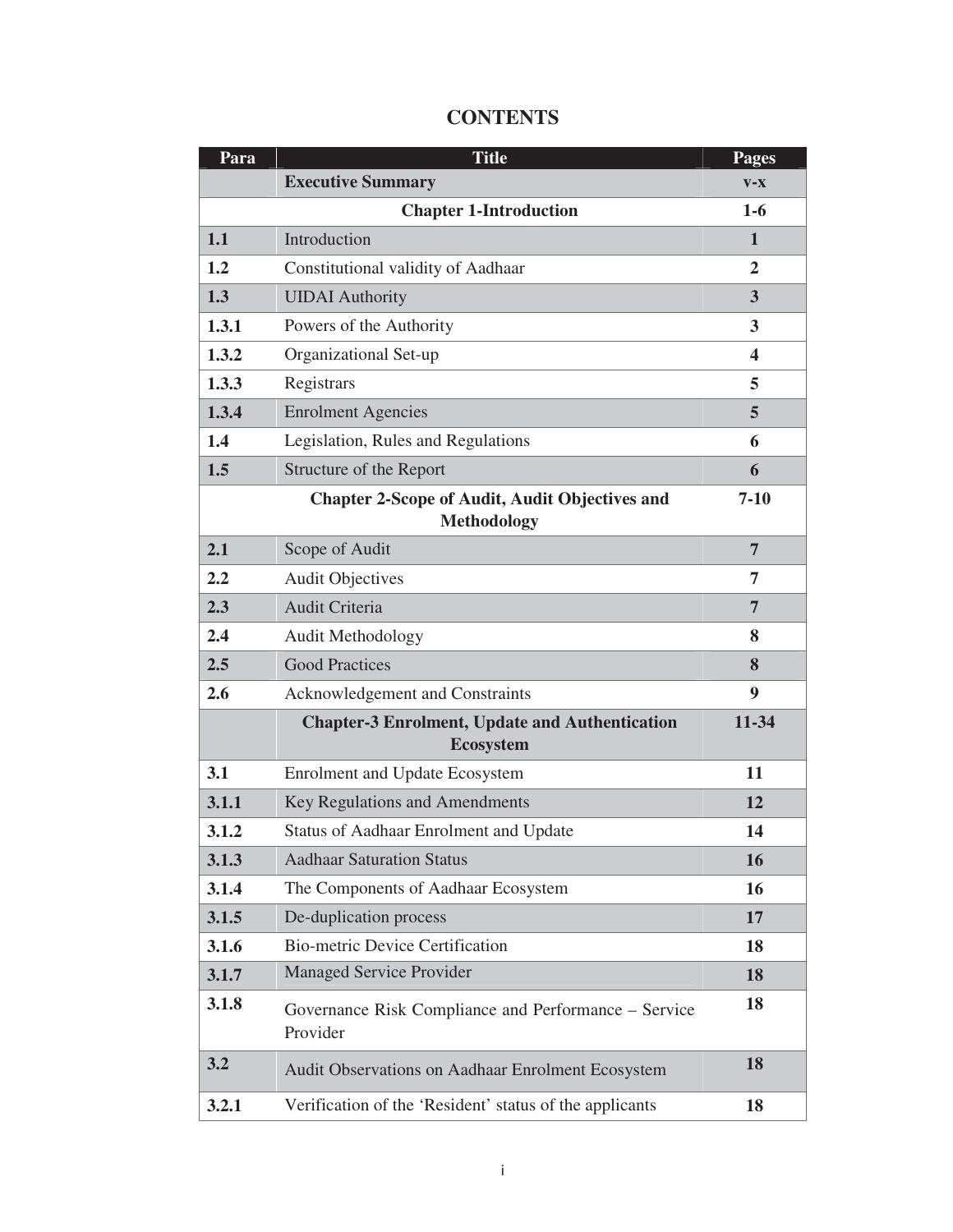| 3.2.2   | Generation of Multiple Aadhaar                                                                                                                              | 19    |
|---------|-------------------------------------------------------------------------------------------------------------------------------------------------------------|-------|
| 3.2.3   | Enrolment for Aadhaar of Minor Children below age of<br>five years                                                                                          | 21    |
| 3.2.4   | <b>Management of Aadhaar Documents</b>                                                                                                                      | 23    |
| 3.3     | Audit Observations on Aadhaar Update Ecosystem                                                                                                              | 24    |
| 3.3.1   | <b>Voluntary Biometric Updates</b>                                                                                                                          | 25    |
| 3.4     | Aadhaar Authentication Ecosystem                                                                                                                            | 26    |
| 3.4.1   | <b>Aadhaar Authentication Partners</b>                                                                                                                      | 27    |
| 3.4.2   | Key Regulations and Amendments                                                                                                                              | 27    |
| 3.4.3   | <b>Status of Authentication Transactions</b>                                                                                                                | 28    |
| 3.5     | Audit observations on Monitoring of Ecosystem partners<br>provisions<br>compliance<br>the<br>of<br>Aadhaar<br>to<br>on<br>(Authentication) Regulations 2016 | 29    |
| 3.5.1   | <b>Incidences of Authentication Errors</b>                                                                                                                  | 29    |
| 3.5.2   | Non verification of the infrastructure and technical support<br>of Requesting Entities and Authentication Service<br>Agencies                               | 30    |
| 3.6     | Other related Audit Observations                                                                                                                            | 31    |
| 3.6.1   | Data Archival Policy                                                                                                                                        | 32    |
| 3.6.2   | Delivery of Aadhaar Documents                                                                                                                               | 32    |
|         | <b>Chapter-4 Management of Finances and Contracts</b>                                                                                                       | 35-48 |
| 4.1     | Introduction-Budget and Finance                                                                                                                             | 35    |
| 4.2     | <b>Audit Observations on Revenue Management</b>                                                                                                             | 36    |
| 4.2.1   | Non-Levy of charges for delivery of authentication<br>services                                                                                              | 36    |
| 4.3     | <b>Contract Management</b>                                                                                                                                  | 38    |
| 4.3.1   | <b>Selection of Contracts</b>                                                                                                                               | 38    |
| 4.4     | Audit Observations on Contract Management                                                                                                                   | 39    |
| 4.4.1   | Liquidated damages (LD) for deficient performance of<br>biometric solutions not levied                                                                      | 40    |
| 4.4.2   | Deficiencies in monitoring contracts with NISG                                                                                                              | 41    |
| 4.4.2.1 | State Resource Personnel (SRP) contract with National<br>Institute of Smart Governance (NISG) extended beyond<br>the period envisaged in the ICT guidelines | 43    |
| 4.4.2.2 | Deficiencies in engagement of Field Service Engineers<br>(FSE)                                                                                              | 44    |
| 4.4.3   | Rebate on Franking Values on dispatch of Aadhaar not<br>availed                                                                                             | 45    |